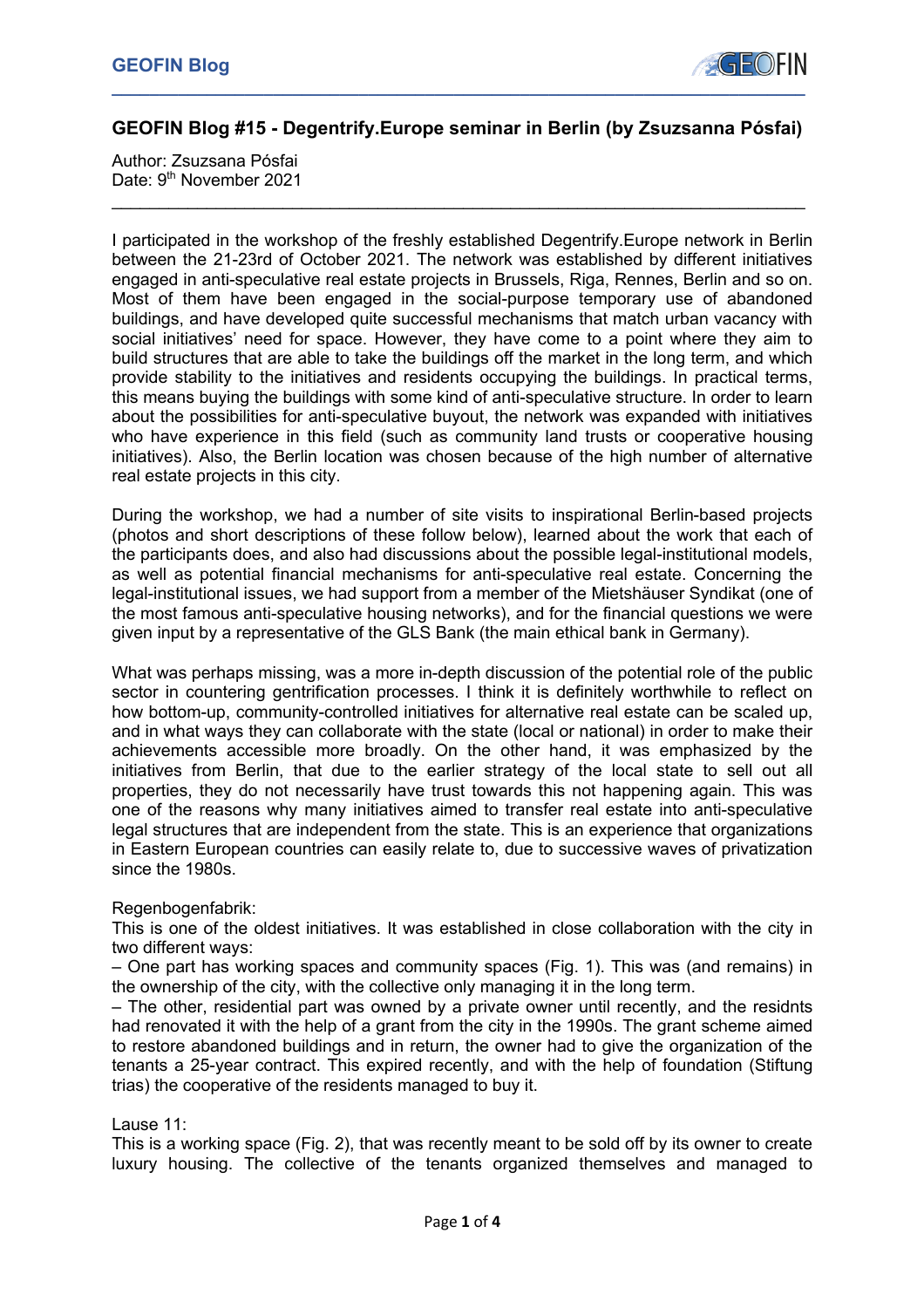

pressure the owner to sell the building to them instead. The land was bought by the city and the building by the collective of tenants, who will pay a land rent to the city.

### ExRotaprint:

This former printing house (now also a working space and cultural space) is owned and managed by its tenants since 2007 (Fig. 3). Owned by the city after the bankruptcy of the printing company, they wanted to sell it to investors in the years before the financial crisis. After years-long negotiating and political pressuring, finally the collective of tenants managed to buy with the help of two foundations (Stiftung trias, Stiftung Edith Maryon).

This is a very interesting new project of the TRSFRM real estate development cooperative in the area of Vollgut, a large area being transformed in Neukölln. Apartments of the building will be contracted to different social organizations, who work with different target groups in a difficult housing situation (such as single mothers, those coming out of shelters, drug users, etc). These organizations will also become members of the cooperative owning the building, and land on the site is owned by the municipality.

Some neighborhood initiatives use churches for their community activities, and church property is also being considered for housing purposes in the city. For these projects to become feasible, progressive local churches are needed.

### Tempelhofer Feld:

This former airport (Fig. 4) was the subject of much debate and contestation – the main lines being whether to have new real estate development on the site or preserve it as a green area. Finally, as a result of citizen organizing, the latter one, and today it is a park (there are also some community gardens).

Dr Zsuzsana Pósfai Research Fellow GEOFIN research https://geofinresearch.eu/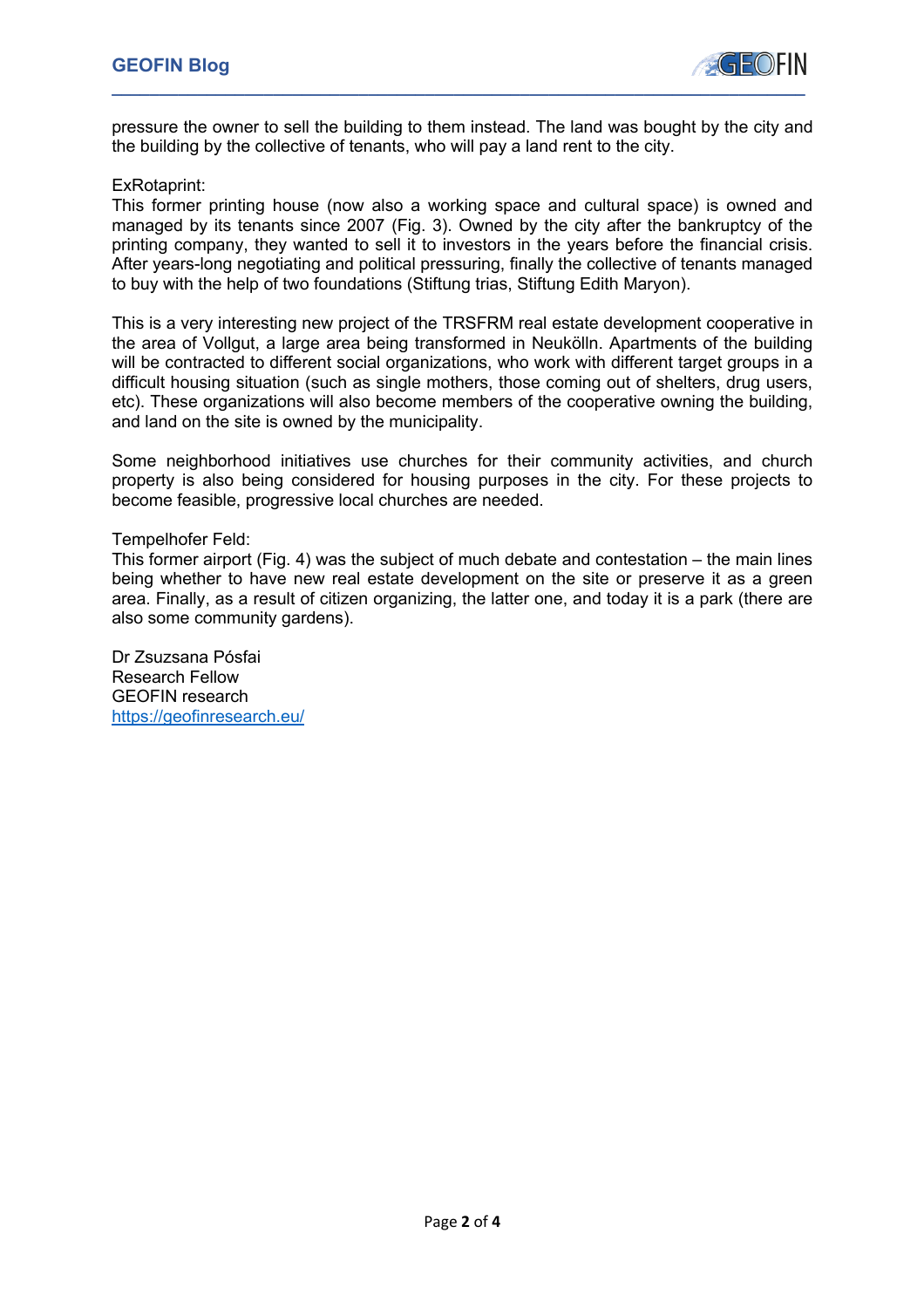



# **Fig. 1. Regenbogenfabrik (left) and Fig. 2. Lause 11 (right)**

**Fig. 3. exRotaprint (left) and Fig.4 Tempelhofer Feld (right)**



### **How to cite:**

Pósfai, Z. (2021) Degentrify.Europe seminar in Berlin. *GEOFIN Blog #15*. Dublin: GEOFIN research, Trinity College Dublin. Available online at https://geofinresearch.eu/outputs/blog/

 $\mathcal{L}_\text{max} = \mathcal{L}_\text{max} = \mathcal{L}_\text{max} = \mathcal{L}_\text{max} = \mathcal{L}_\text{max} = \mathcal{L}_\text{max} = \mathcal{L}_\text{max} = \mathcal{L}_\text{max} = \mathcal{L}_\text{max} = \mathcal{L}_\text{max} = \mathcal{L}_\text{max} = \mathcal{L}_\text{max} = \mathcal{L}_\text{max} = \mathcal{L}_\text{max} = \mathcal{L}_\text{max} = \mathcal{L}_\text{max} = \mathcal{L}_\text{max} = \mathcal{L}_\text{max} = \mathcal{$